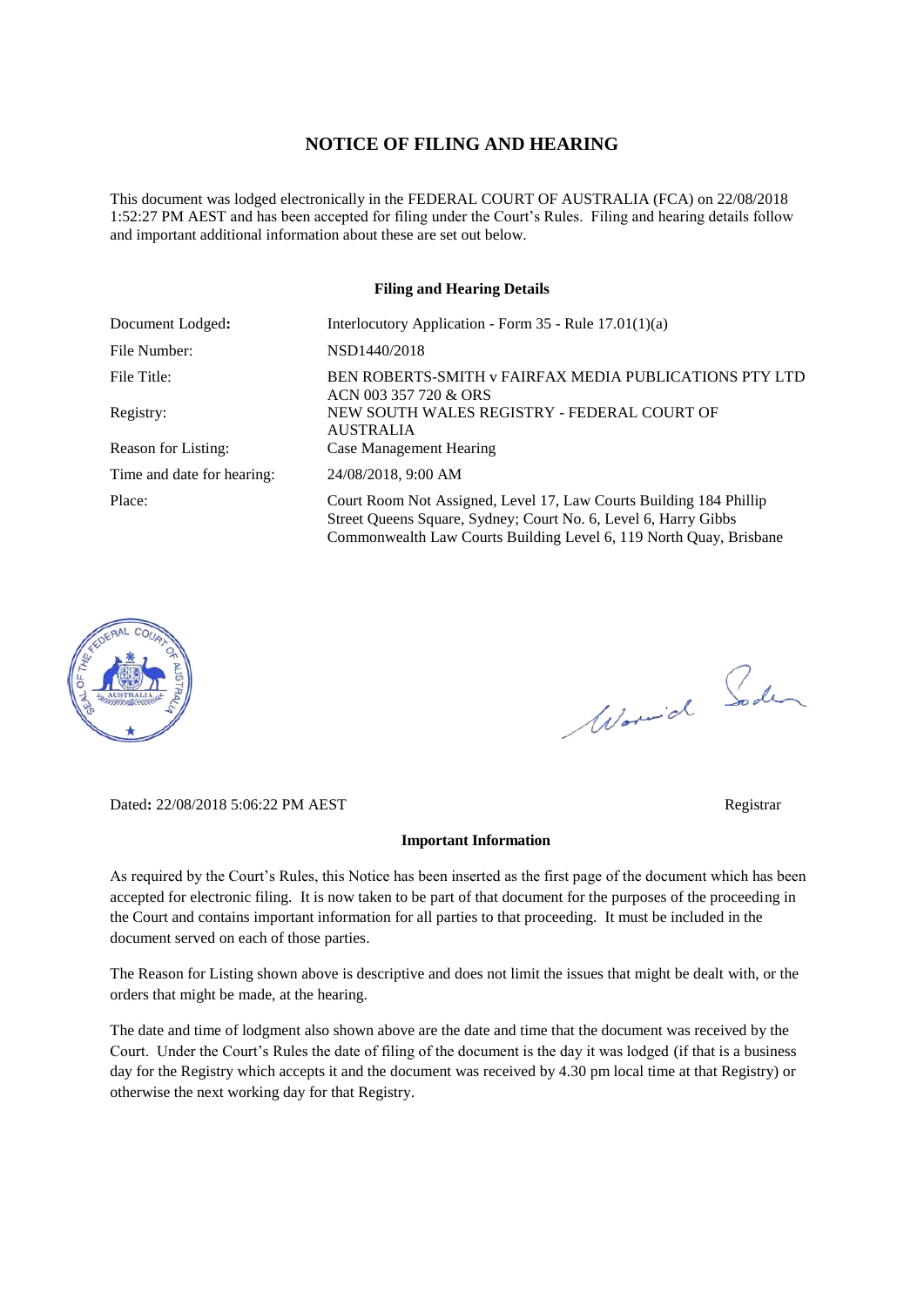Form 35 Rule 17.01(1)

# **Interlocutory application**



1440 of 2018 No.

**Federal Court of Australia** District Registry: New South Wales **Division: General Division** 

**Ben Roberts-Smith** 

Applicant

Fairfax Media Publications Pty Limited ACN 003 357 720

Respondent

To the Respondent

The Applicant applies for the interlocutory orders set out in this application.

The Court will hear this application, or make orders for the conduct of the proceeding, at the time and place stated below. If you or your lawyer do not attend, then the Court may make orders in your absence.

9 AM. 24 August 2018 Time and date for hearing: Place: Federal Court of Australia

**Law Courts Building** 184 Phillip Street Queens Square, Sydney

The Court ordered that the time for serving this application be abridged to

Date:

Signed by an officer acting with the authority of the District Registrar

| Filed on behalf of (name & role of party)                  |                          | Ben Roberts-Smith, Applicant |                          |     |  |
|------------------------------------------------------------|--------------------------|------------------------------|--------------------------|-----|--|
| Prepared by (name of person/lawyer)                        |                          | Mark Geoffrey O'Brien        |                          |     |  |
|                                                            | Law firm (if applicable) | Mark O'Brien Legal           |                          |     |  |
| Tel                                                        | 02 9216 9828             |                              |                          | Fax |  |
| Email                                                      |                          |                              |                          |     |  |
| <b>Address for service</b><br>(include state and postcode) |                          |                              | Level 3, 44 Martin Place |     |  |
|                                                            |                          | Sydney NSW 2000              |                          |     |  |

[Form approved 01/08/2011]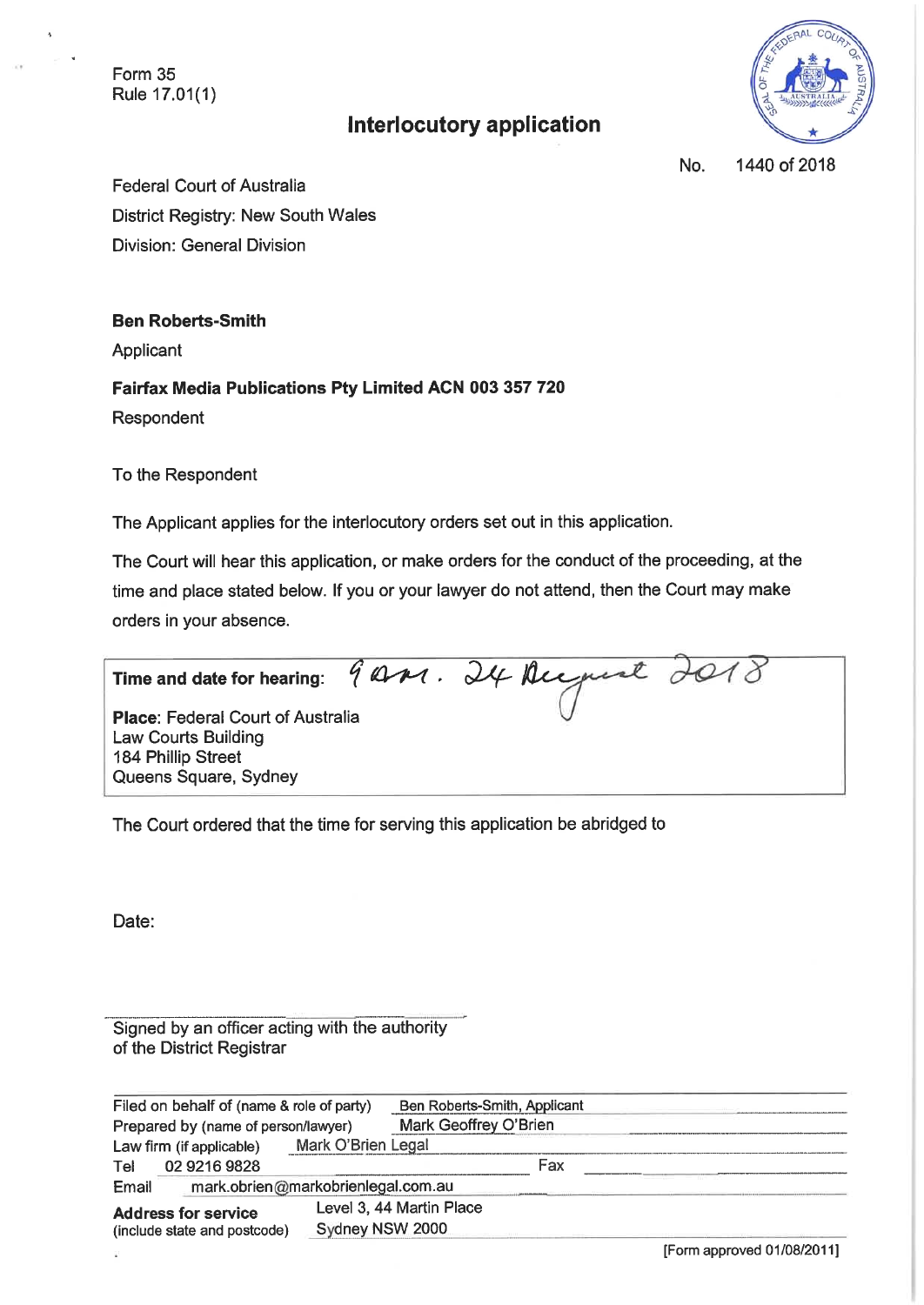

## **Interlocutory orders sought**

- Until further order, an order pursuant to s 37AG(1)(a) of the Federal Court of Australia Act  $\mathbf{1}$ . 1976 (Cth) that pages 1 to 55 of the confidential exhibit marked "MOBL1" to the affidavit of Mark Geoffrey O'Brien affirmed on 10 August 2018 be the subject of a non-publication order on the ground that the order is necessary to prevent prejudice to the administration of justice.
- $2.$ In the alternative to order 1 above, and until further order, an order pursuant to s 37AG(1)(b) of the Federal Court of Australia Act 1976 (Cth) that pages 1 to 55 of the confidential exhibit marked "MOBL1" to the affidavit of Mark Geoffrey O'Brien affirmed on 10 August 2018 be the subject of a non-publication order on the ground that the order is necessary to prevent prejudice to the interests of the Commonwealth in relation to national security.
- $3<sub>1</sub>$ Until further order, an order pursuant to s 37AG(1)(a) of the Federal Court of Australia Act 1976 (Cth) that the confidential affidavit of Mark Geoffrey O'Brien affirmed on 22 August 2018 be the subject of a non-publication order on the ground that the order is necessary to prevent prejudice to the administration of justice.
- In the alternative to order 3 above, and until further order, an order pursuant to 4. s 37AG(1)(b) of the Federal Court of Australia Act 1976 (Cth) that the confidential affidavit of Mark Geoffrey O'Brien affirmed on 22 August 2018 be the subject of a non-publication order on the ground that the order is necessary to prevent prejudice to the interests of the Commonwealth in relation to national security.
- 5. Any order that the Court deems fit to make.
- $6.$ Costs.

## **Service on the Respondent**

It is intended to serve this application on the following:

The Respondent

The Inspector-General of the Australian Defence Force